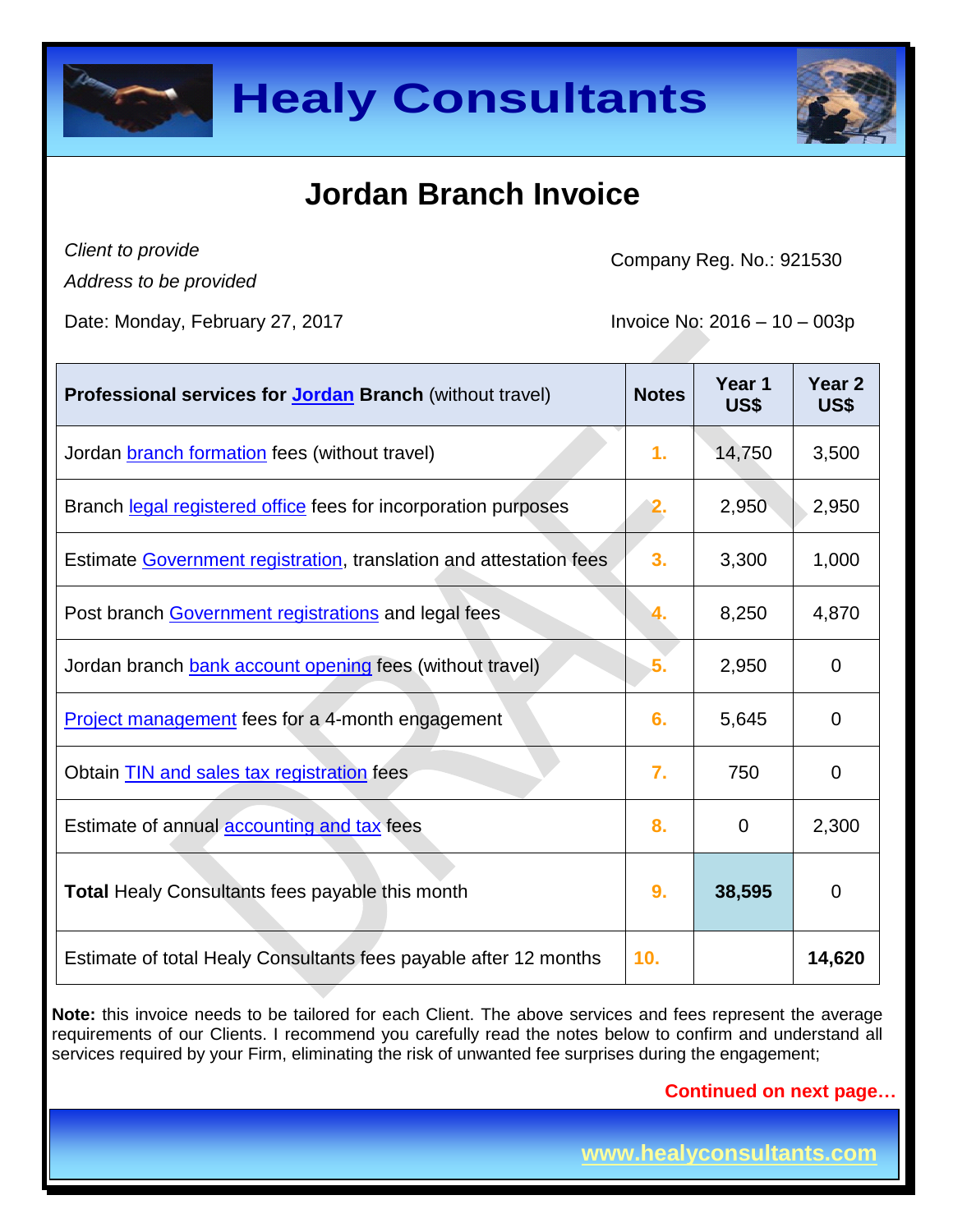



### **Jordan Branch Invoice**

#### *Notes to invoice above*

**1.** Healy Consultants fees to efficiently and effectively complete Jordan branch registration within [5](http://www.healyconsultants.com/jordan-company-registration/fees-timelines/#timelines)  [weeks](http://www.healyconsultants.com/jordan-company-registration/fees-timelines/#timelines) by **i)** choosing the optimum regulatory license for our Client's business activities; **ii)** reserving a branch name with [Jordanian Chamber of Commerce](http://www.jocc.org.jo/index_en.php) (JOCC); **iii)** settling our accountant and lawyer fees and **iv)** preparing a high quality branch registration application for [Jordan Ministry of Industry and Trade;](http://www.mit.gov.jo/EN/Pages/UnderConstruction.aspx)

All [engagement fees](http://www.healyconsultants.com/company-registration-fees/) (click link) are agreed and paid up front and agree to the fees published on our country web pages. Consequently, there are no hidden fees, surprises or ambushes throughout the engagement. All engagement deadlines are agreed up front in the form of a [detailed project](http://www.healyconsultants.com/index-important-links/example-project-plan/)  [plan,](http://www.healyconsultants.com/index-important-links/example-project-plan/) mapping out [deliverables](http://www.healyconsultants.com/deliverables-to-our-clients/) by week throughout the engagement term;



Every week during the engagement, Healy Consultants will email our Client a [detailed status](http://www.healyconsultants.com/index-important-links/weekly-engagement-status-email/)  [update.](http://www.healyconsultants.com/index-important-links/weekly-engagement-status-email/) Our Client is immediately informed of engagement problems together with solutions. Your dedicated engagement manager is reachable by phone, Skype, live chat and email and will communicate in your preferred language;

**2.** In accordance with Jordan [Company Law,](https://www.sdc.com.jo/english/index.php?option=com_content&task=view&id=227&Itemid=63) an branch shall as from the date of its registration have a legal registered office in Jordan, to which all official government communications and notices may be addressed. To comply with this statutory requirement, Healy Consultants' Jordan office will be the registered office address for your branch. Thereafter, this address will be used to receive government correspondence including **i)** tax letters **ii)** notice of the legal annual return; and **iii)** all government communications. Most of our Clients wish to place [Healy Consultants'](http://www.healyconsultants.com/corporate-outsourcing-services/company-secretary-and-legal-registered-office/) [office address](http://www.healyconsultants.com/corporate-outsourcing-services/company-secretary-and-legal-registered-office/) on invoices, contracts, websites and business cards;

Immediately after legal branch registration, our Client must secure and certify by the Greater [Amman Municipality](http://www.ammancity.gov.jo/en/gam/index.asp) a 12 months lease agreement for office premises in Amman. If this service is required to be provided by Healy Consultants, our fee for the same amounts to US\$2,950. The annual rental fee will be payable directly to the landlord. Healy Consultants the estimated annual fee for a one person office space amounts to US\$4,500;

**3.** This fee is an estimate of Jordan government, translation and attestation costs payable during your Firm's engagement. All the above mentioned fee payments will be supported by original receipts and invoices. Examples of Government costs include **i)** reserving the branch name with the [Ministry of Industry and Trade](https://www.mit.gov.jo/) or **ii)** paying the license fee. Following engagement completion, Healy Consultants will refund our Client any excess of funds received over actual Government costs paid;

**Continued on next page…**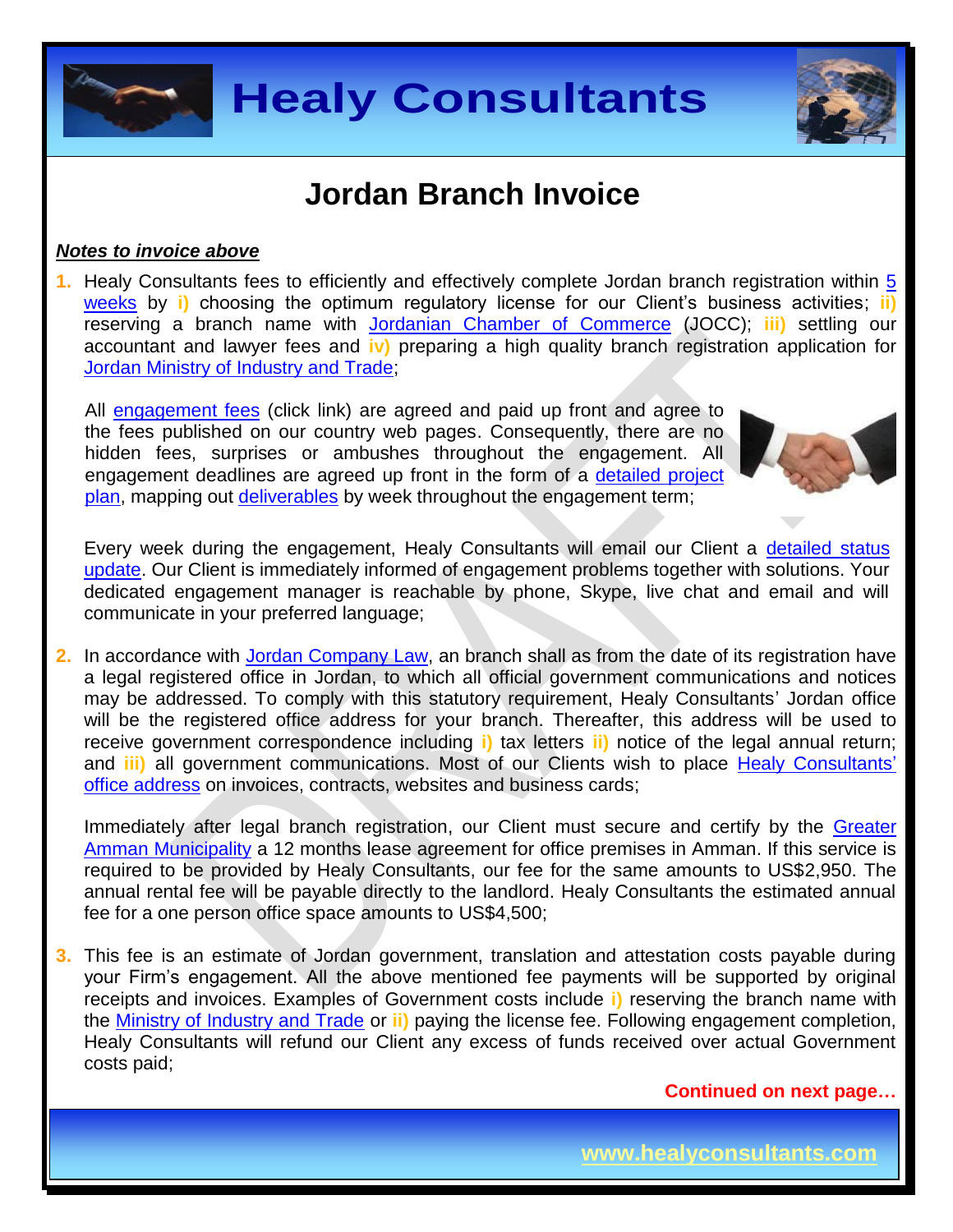



#### **Jordan Branch Invoice**

**4.** Immediately after the branch is legally registered, it is neccesary to **i)** appoint a local legal firm and pay them an annual fee of US\$4,500 and **ii)** appoint a local independent audit firm. Healy Consultants Jordan affiliate office will be your legal firm during the first year and will conduct the mandatory post registration incorporations in Jordan;

Approximately US\$3,000 is required to complete registrations including **i)** securing a [Chamber of](http://www.jocc.org.jo/index_en.php)  [Commerce](http://www.jocc.org.jo/index_en.php) Certificate; **ii)** secure Municipal approval for office premises; **iii)** obtain a Municipal License and **iv)** appoint an auditor of your Firm's choice. Only when our Client has chosen their first employee, Healy Consultants can assist our Client register for social security;

As always, Healy Consultants will negotiate with all third parties to eliminate or reduce additional engagement costs. For transparency purposes, all third party fee payments will be supported by original receipts and invoices. Examples of possible third party payments include **i)** embassy fees **ii)** notary public costs **iii)** official translator fees;

**5.** Healy Consultants will be pleased to open a Jordan corporate bank account without our Client travel. It is a time consuming task, and Healy Consultants will shelter our Client from the associated administrative challenges. As you can appreciate, it is a difficult task to obtain bank account approval through a newly formed branch when shareholders, directors and bank signatories reside overseas. Healy Consultants will prepare a business plan for the bank to optimize the probability of corporate bank account approval. Depending on our Client's business and nationality, there is a 20% probability the banks will request a bank signatory to travel for a one-hour bank interview. Healy Consultants will try its best to negotiate with the bank for a travel exemption. If our Client must travel to Jordan for corporate bank account opening, Healy Consultants will refund our Client US\$950;

If our Client is not comfortable with only a Jordanian corporate bank account, Healy Consultants will be pleased to open [an international corporate bank account](http://www.healyconsultants.com/international-banking/) (click link) outside of Jordan. Examples include New York, Germany, Liechtenstein, Austria, Bulgaria, South Africa, Australia, London, South America or Dubai. All banks will be top tier banks in these countries with excellent internet banking services. Example of our global banking partners include HSBC, Standard Chartered Bank, Citibank, Barclays, Standard bank, ANZ bank, VTB bank, UBS, Credit Suisse;







**Continued on next page…**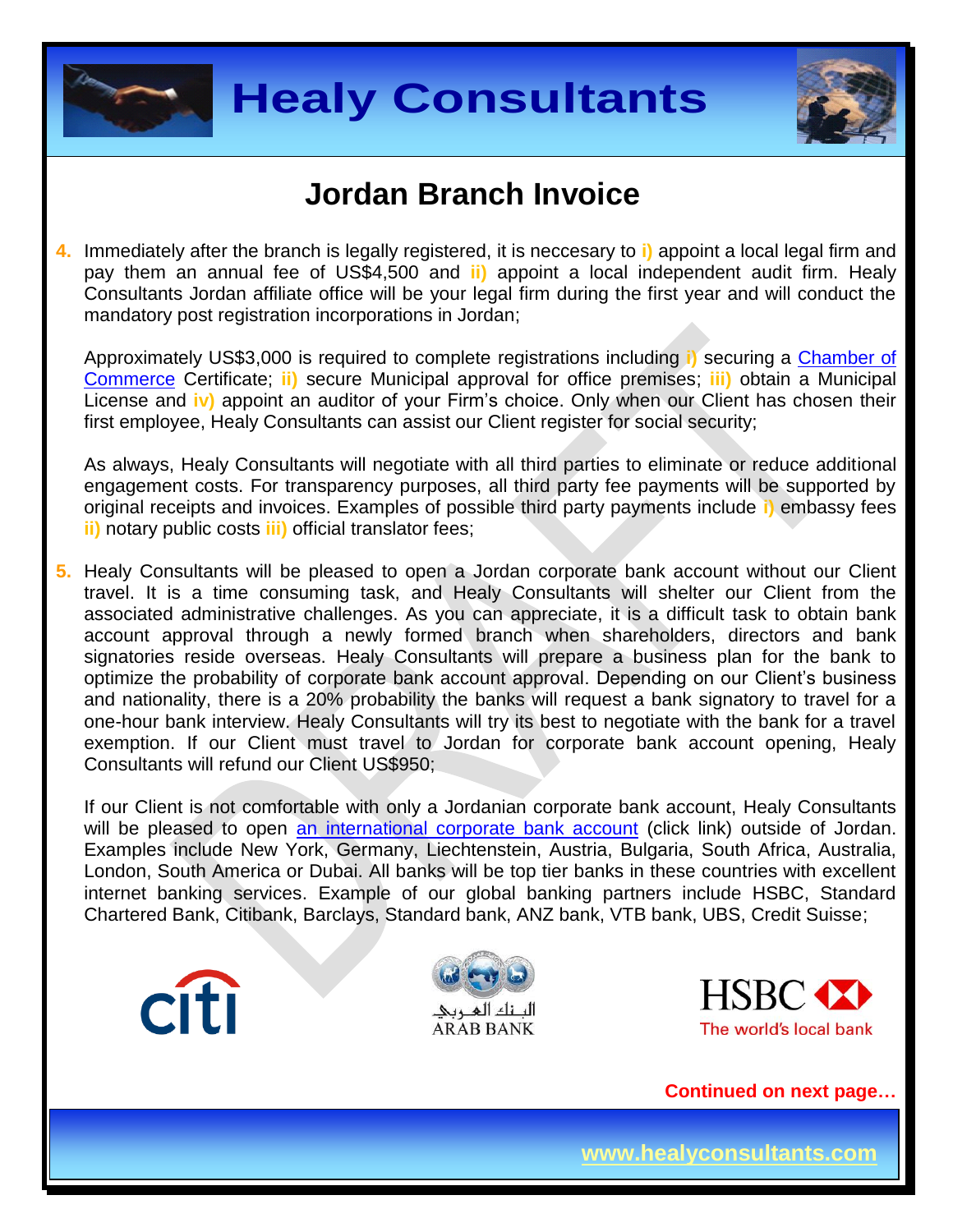



### **Jordan Branch Invoice**

Global banks continue to tighten corporate bank account opening procedures, their internal compliance departments completing more thorough due diligence of Clients. Consequently, our Clients should expect the bank account approval period to take up to 4 weeks. Furthermore, global banks now require evidence of proof of business in the country where the corporate bank account will be, including sales contracts or lease agreement. The banks enjoy ultimate power of approval of corporate bank account applications. Consequently, guaranteed success is outside of Healy Consultants' control. What is inside our control is the preparation and submission of a high quality bank application that maximizes the likelihood of approval. To date, we enjoy a 100% approval record because of [our global banking relationships](http://www.healyconsultants.com/international-banking/corporate-accounts/) and determination.

**6.** This cost includes Healy Consultants fees to thoroughly research and plan Jordan [business set up](http://www.healyconsultants.com/jordan-company-registration/) for our Client including **i)** payment of retainer fees to multiple lawyers, accountants and other consulting firms; **ii)** preparing a detailed [project plan](http://www.healyconsultants.com/index-important-links/example-project-plan/) with time lines; **iii)** time taken to determine the optimum Jordan corporate structure, including preparation of a detailed comparison table of entities; **iv)** ascertain the specific accounting, tax, [legal and compliance](http://www.healyconsultants.com/about-us/key-personnel/cai-xin-profile/) considerations; v) finding solutions to [challenges that occur](http://www.healyconsultants.com/engagement-project-management/) throughout the engagement and **vi)** completing a detailed, 23 page [engagement strategy document](http://www.healyconsultants.com/engagement-strategy/) from all of the above;

This cost also includes Healy Consultant's fees to efficiently and effectively [project manage](http://www.healyconsultants.com/project-manage-engagements/) and timely complete our Client's engagement including **i)** injecting the paid up share capital on our Client's behalf and **ii)** collating and supervising the legalisation and attestation of all documents **iii)**  weekly detailed [engagement status updates](http://www.healyconsultants.com/index-important-links/weekly-engagement-status-email/) to our Client and **iv)** weekly Friday conference call and **v)** finding solutions to unexpected challenges throughout the engagement;

Healy Consultants project management fees also include the time taken to devise the strategies as to how to **i)** minimise the [engagement period](http://www.healyconsultants.com/jordan-company-registration/fees-timelines/) **ii)** complete the engagement without our Client travelling **iii)** avoid the need for a [local Jordan](http://www.healyconsultants.com/national-shareholder-services/) shareholder **iv)** minimise tax using a Jordan freezone and **v)** avoid the need for a specific regulatory license;

The Jordan branch registration is a long and complicated process for foreign investors. Healy Consultants will liaise with multiple independent lawyers and accounting firms to ensure that **i)** your Firm complies with Jordan commercial regulations **ii)** your Firm's interests are well protected and **iii)** your Firm enjoys all possible tax benefits;

**7.** In accordance with Jordan Taxation Law, each entity must obtain a tax identification number (TIN) and register for sales tax (value added tax) at the [Ministry of Industry and Trade.](https://www.mit.gov.jo/) This identification number can only be obtained after obtaining the Municipality approval from note 2;

**Continued on next page…**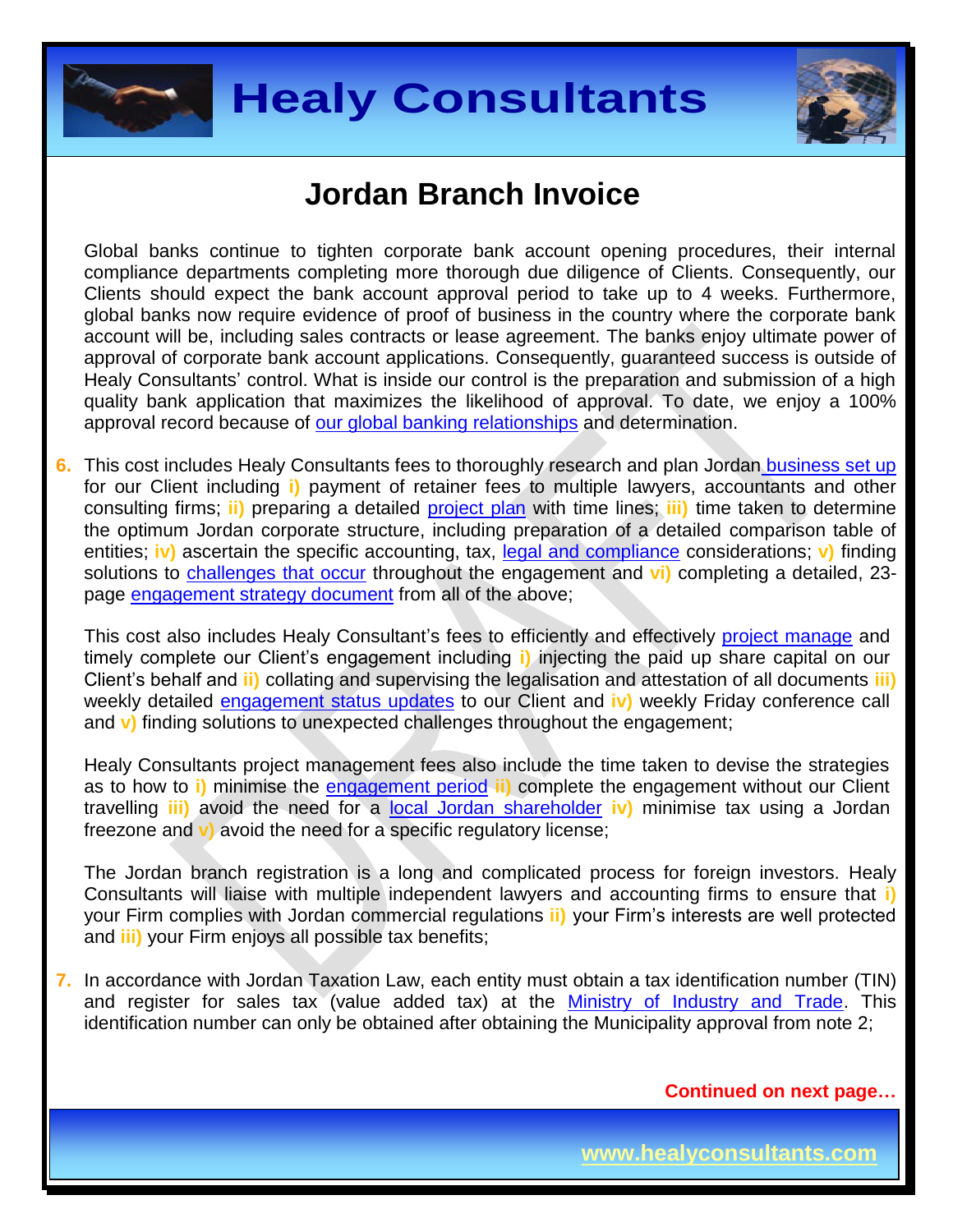



#### **Jordan Branch Invoice**

**8.** For an active trading branch, these **accounting and tax** fees are an estimate of Healy Consultants fees to efficiently and effectively discharge your annual branch accounting and tax obligations. Following receipt of a set of draft accounting numbers from your branch, Healy Consultants will more accurately advise accounting and tax fees. For a dormant branch, Healy Consultants fees are only US\$950;



- **9.** All fees quoted in this invoice correspond to fees quoted [on Healy Consultants' website.](http://www.healyconsultants.com/company-registration-fees/) Please review this invoice carefully to identify errors. During the rush of the business day, it is possible that Healy Consultants inadvertently made fee calculation errors, typing errors or omitted services or omitted historic fee payments from Clients. In the unfortunate event you identify invoice errors, please revert to me directly re the same. I apologize in advance if I or my staff made invoice errors;
- **10.**Assuming our Clients' re-engage Healy Consultants in year 2, this fee is an estimate of the fees payable next year, 12 months after the date of branch registration;
- **11.**Engage Healy Consultants to [project manage](http://www.healyconsultants.com/project-manage-engagements/) business set up in every country on the planet. We are the best in the [world](http://www.healyconsultants.com/best-in-the-world/) at what we do, timely completing the  $A$  to  $Z$  of every country engagement;
- 12. In accordance with [Jordan Company Law,](https://www.sdc.com.jo/english/index.php?option=com_content&task=view&id=227&Itemid=63) the is a money remittance to be issued by the mother company of approximately US\$70,650 and must be deposited to the branch bank account before the branch is fully registered. To optimize engagement efficiency and minimize delays, Healy Consultants is happy to deposit these funds on behalf of our clients;
- **13.**Depending on our Client's business and nationality, the Jordanian Government may require a special regulatory license to carry on your business in the country. Healy Consultants will assist our Client secure license approval; there may be additional engagement fees. However, the Government enjoys ultimate power of approval of branch registrations and business licenses;
- **14.**To assist our Clients to minimize foreign exchange costs, we offer the payment in SG\$, Euro, Pounds or US\$. Kindly let me know in which currency your Firm prefers to settle our fees and I will send an updated invoice, thank you;
- **15.** Some of our Clients' engage Healy Consultants to [recruit \(click link\)](http://www.healyconsultants.com/corporate-outsourcing-services/how-we-help-our-clients-recruit-quality-employees/) local employees. We have a lot of experience in this area and we are quite skilled at securing quality candidates for our Clients';

**Continued on next page…**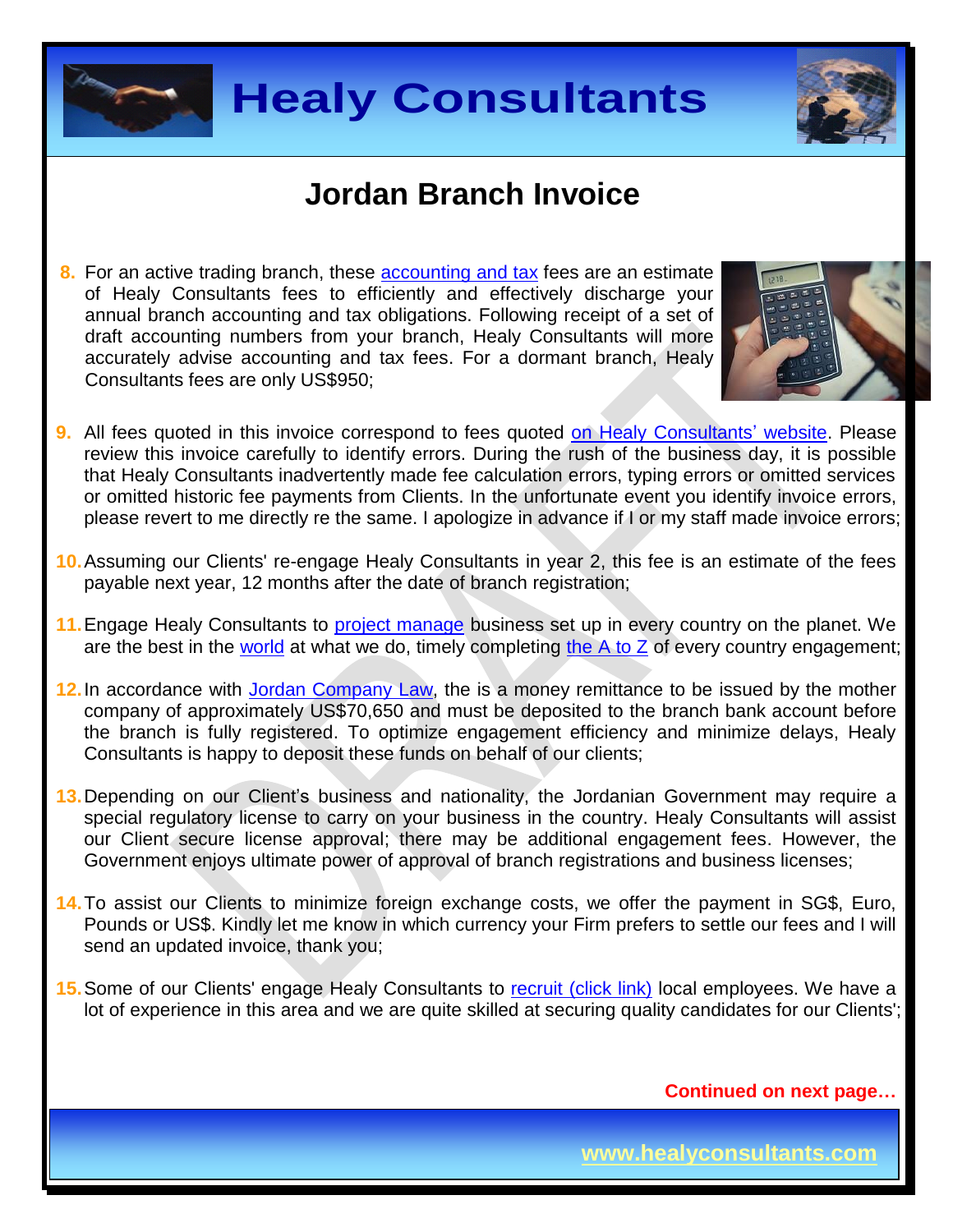



### **Jordan Branch Invoice**

- **16.**A branch requires the appointment of a resident manager. If required, healy Consultants will be pleased to act as your professional passive nominee manager. If our Client requires nominee non-resident shareholder and director services [\(click link\),](http://www.healyconsultants.com/corporate-outsourcing-services/nominee-shareholders-directors/) Healy Consultants will be pleased to assist. Our fee for professional, passive nominee non-resident corporate shareholder amounts to US\$2,100 per annum. Our fee to be both nominee non-resident director and shareholder amounts to US\$6,600 per annum. If your Firm requires a nominee resident shareholder, our fee amounts to US\$16,600. Being the sole shareholders and sole director of a Client's branch exposes Healy Consultants to reputation, litigation and financial risk;
- **17.**If our Client and Healy Consultants properly plan this engagement, our Clients' will *not* have to travel during this engagement. Healy Consultants will efficiently and effectively complete branch registration and corporate bank account opening in a timely manner without our Client presence. Instead, our Client will need to **i)** sign and get documents legalized in the embassy in their country of origin and **ii)** courier the originals to Healy Consultants office;



- 18. If required, Healy Consultants will be pleased to assist your firm to secure employee [visa](http://www.healyconsultants.com/jordan-company-registration/formation-support-services/#visas) approvals. Our fee is US\$3,950 for the first employee, US\$2,950 for the second employee, US\$1,950 per employee thereafter. Our employee visa fees includes preparation of a quality visa application and submitting to the correct Government immigration officers. The Government enjoys ultimate power of approval of visa applications. Consequently, guaranteed success is outside of Healy Consultants' control. What is inside our control is the preparation and submission of a high quality immigration visa application that maximizes the likelihood of visa approval;
- **19.**Monthly, bi-monthly and mid-year Government tax obligations include **i)** monthly payroll reporting **ii)** bi-monthly sales and corporation tax return filing every two months and **iii)** monthly social security reporting. If you need our help, Healy Consultants can complete monthly Government reporting for a monthly fee of US\$1,160. Healy Consultants monthly support will include **i)** receive in dropbox the monthly invoices from our client **ii)** label monthly bank statement transactions **iii)** preparation and submission of sales tax returns and **iv)** monitor monthly profit levels to minimize annual tax **v)** submission of monthly employee payroll reporting;
- **20.** During the annual renewal engagement with our Client, our in-house Legal and Compliance [Department \(click link\)](http://www.healyconsultants.com/about-us/key-personnel/cai-xin-profile/) reviews the quality and completeness of our Client file. Consequently, Healy Consultants may revert to our Client to ask for more up to date [due diligence documentation;](http://www.healyconsultants.com/due-diligence/)

**Continued on next page…**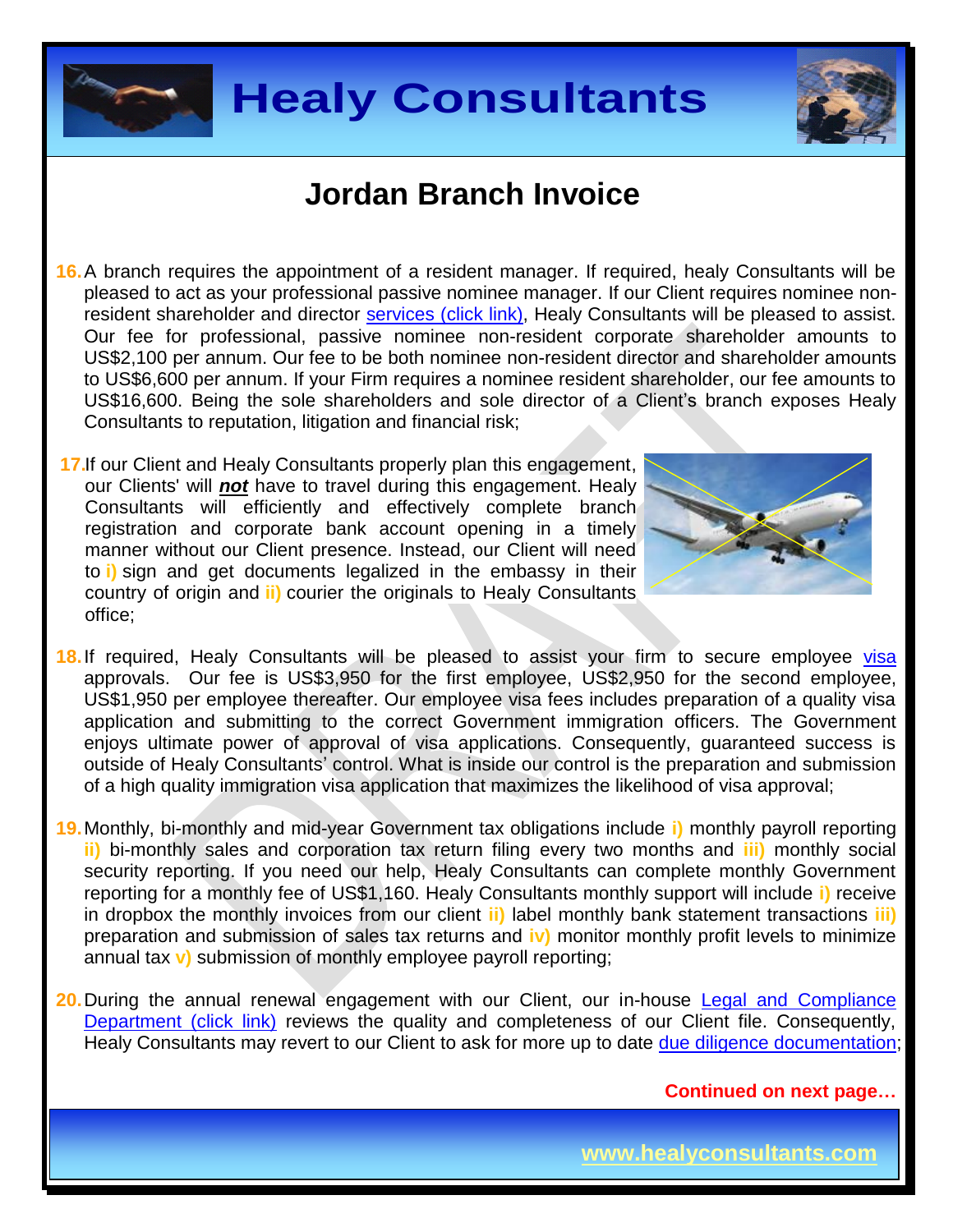



#### **Jordan Branch Invoice**

- **21.**It is compulsory for every Jordan branch to appoint **i)** an independent local law firm and **ii)** a local audit firm. To minimize complexity, Healy Consultants recommends our Client to appoint Healy Consultants affiliate legal firm. Annually, our Client will pay this law firm an annual fee of US\$4,500. On your behalf, during the renewal, we will try to negotiate this fee downwards depending on the size of our Client business and local sales trading volume;
- **22.**Branch business activities are **i)** limited to the ones stated in the license issued by the [Companies](http://www.ccd.gov.jo/en)  [Control Department](http://www.ccd.gov.jo/en) and **ii)** the parent company's business activity. There is no specific limit placed on the number of employees a branch can employ, however this is subject to approval by the Ministry of Labor. The branch suffers a corporation tax of 10% and a branch can **i)** lease office premises and **ii)** issue sales invoice to Clients' and **iii)** sign local legal contracts. As always, the ultimate decision re trading activity and maximum number of employees' rest with the Government and therefore, guaranteed success is outside of our control.
- 23. The fees quoted in this invoice are a prediction of the fees required to efficiently and effectively complete this engagement in a timely manner. If during the engagement Healy Consultants realizes that the project is more complex than anticipated, requiring a large additional investment of time, my Firm will revert to request additional fees. If Healy Consultants completes the engagement faster than expected and more easily than expected, Healy Consultants is happy to refund some fees to our Client;
- **24.**During the engagement, shareholders and directors' documents may need to be translated into the local Arabic language; before the Government and Bank approves branch registration and corporate bank account opening respectively. Consequently, our Client should budget for possible additional translation and embassy attestation fees. Either our Client or Healy Consultants can complete this administrative task;

As always, Healy Consultants will negotiate with all third parties to eliminate or reduce additional engagement costs. For transparency purposes, all third party fee payments will be supported by original receipts and invoices. Examples of possible third party payments include **i)** embassy fees **ii)** notary public costs **iii)** official translator fees;

**25.**Some of our Clients' require an [immediate country](http://www.healyconsultants.com/turnkey-solutions/) solution. With this strategy, within a day Healy Consultants can supply our Client **i)** an existing dormant Jordan branch number and **ii)** an already approved Jordan corporate bank account number and **iii)** a business address. Turnkey solutions are attractive to those entrepreneurs who wish to immediately close a country deal, sign a contract or invoice a customer;

**Continued on next page…**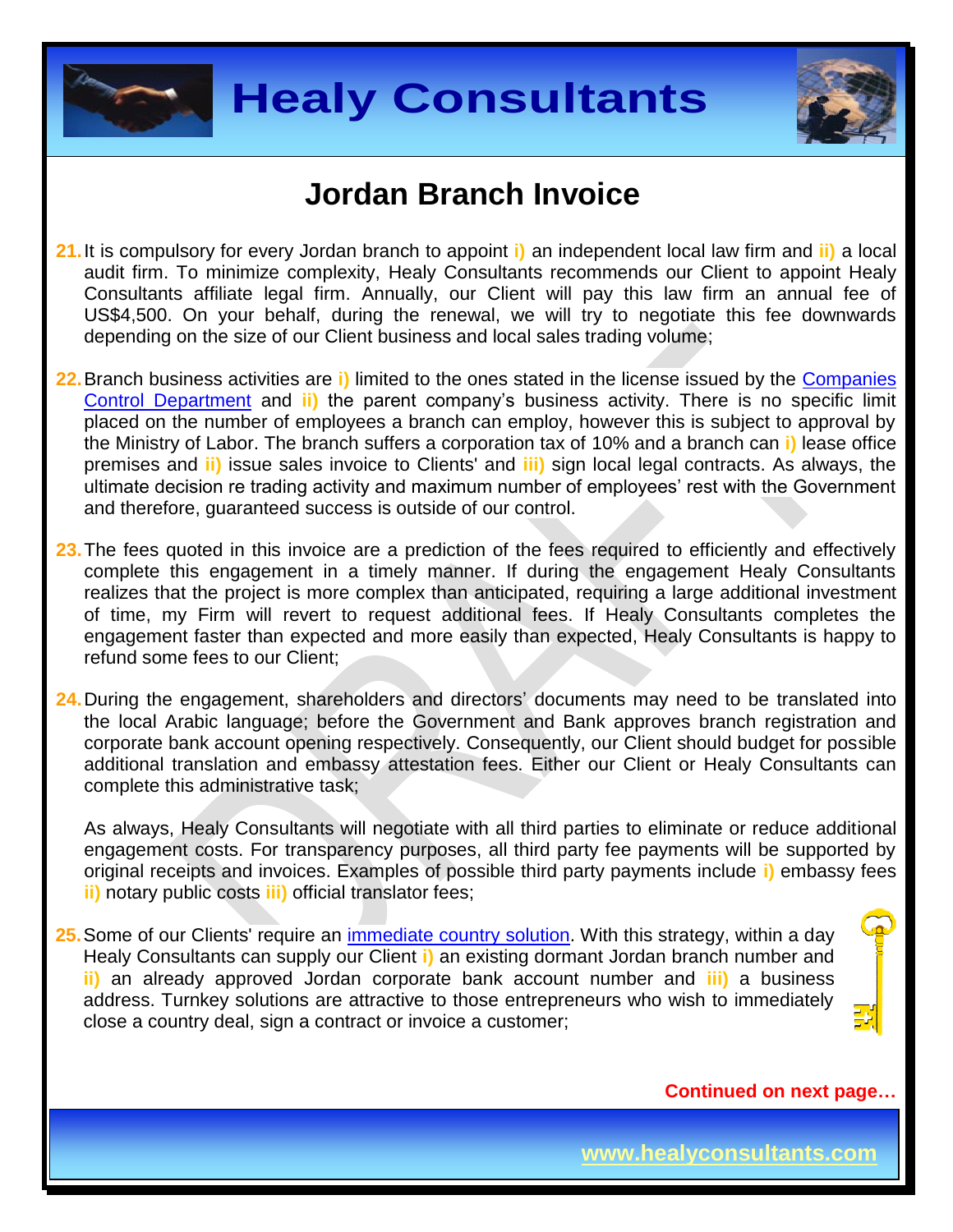



### **Jordan Branch Invoice**

**26.**It is important our Clients' are aware of their personal and corporate tax obligations in their country of residence and domicile. Let us know if you need Healy Consultants help to clarify your local and international annual tax reporting obligations. As stipulated on our [business website](http://www.healyconsultants.com/) and in section 3 of our engagement letter, Healy Consultants will only commence the engagement following **i)** settlement of our fees and **ii)** completion and signing of our legal engagement letter;

**27.**Healy Consultants will only incorporate your branch after 75% of [due diligence documentation](http://www.healyconsultants.com/due-diligence/) is received by email. Healy Consultants will only open a corporate bank account after 100% of the Client's original due diligence documentation is received by courier;

Thank you for your business and we look forward to working closely with you over the coming weeks as we engineer your Jordan corporate structure.

Best regards,

*Aidan Healy*

Aidan Healy

[Business owner](http://www.healyconsultants.com/about-us/key-personnel/aidan-healy-profile/)

Healy Consultants Group

\_\_\_\_\_\_\_\_\_\_\_\_\_\_\_\_\_\_\_\_\_\_\_\_\_\_\_\_\_\_

**Tel:** (+65) 67350120 (direct) **Address:** Building 11, Mamdouh Saryra Street, Amman, Jordan **Skype:** healyconsultants

#### *Confidentiality Notice*

This transmission and accompanying files contain confidential information intended for a specific individual and purpose. This transmission is private and confidential. If you are not the intended recipient, you are hereby notified that any disclosure, copying or distribution or the taking of any action based on the contents of this information is strictly prohibited. Please contact the sender if you have received this mail and you are not the intended recipient.

#### *Document and Attachments*

This document was prepared through Microsoft Word 2013 and attached documents were created through Microsoft Word 2013 and Adobe Acrobat 11. If you are unable to accurately and completely read this document and open the attachments, kindly advise us and we will gladly resend the information to you in a different format.

**Continued on next page…**